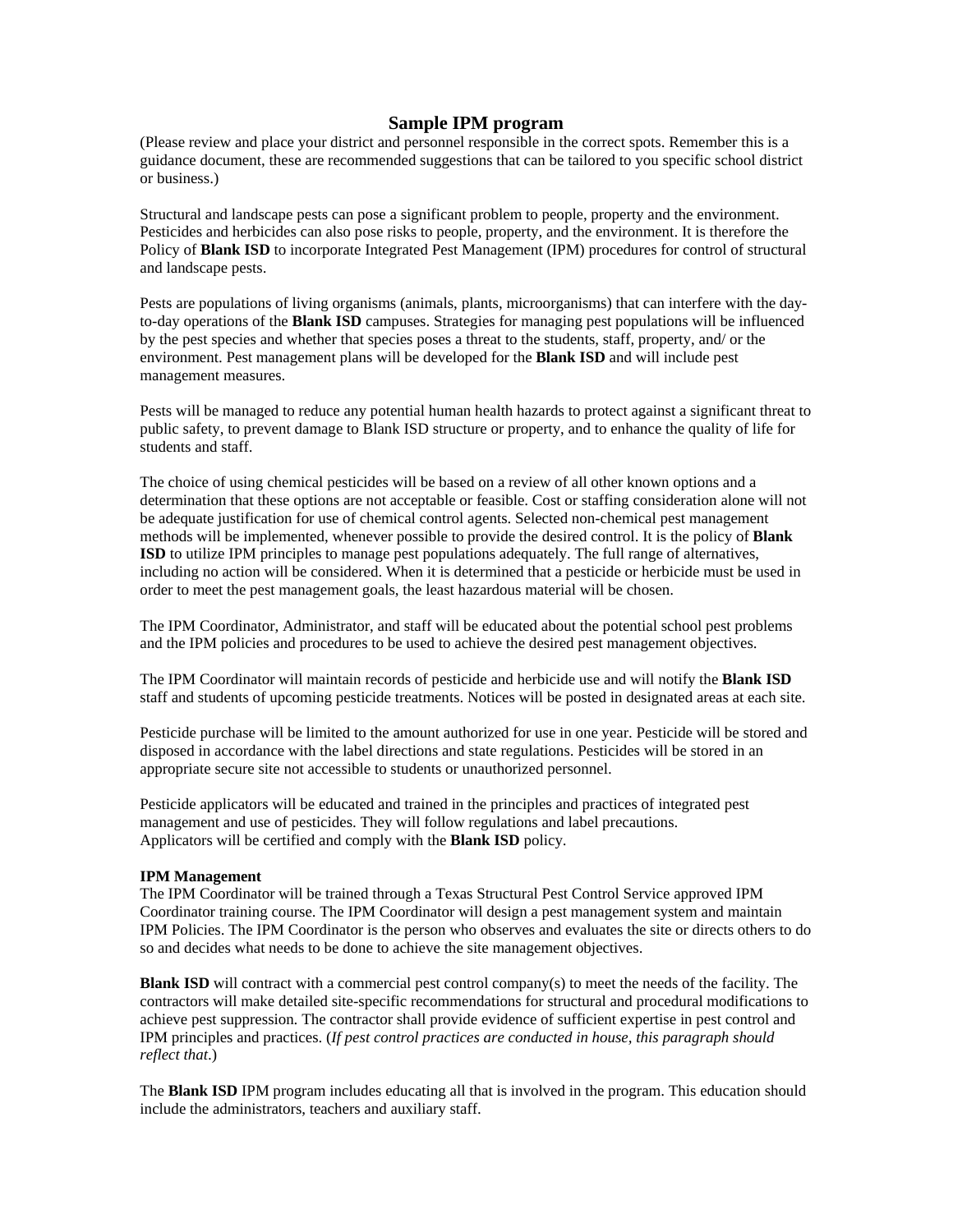#### **Pest Management Objectives**

• Manage pests that may occur on campus to prevent interference with the learning environment of the students

- Preserve the integrity of the buildings and structure
- Provide the safest playing or athletic surfaces possible

### **IPM Cycle**

INSPECTION – Inspection of all facilities and grounds will be conducted monthly basis by district personnel or by pest management contractors. A detailed building inspection of each campus will be conducted annually to determine if the building has any conducive conditions for pests and to develop a list of structural and landscape improvements.

IDENTIFICATION – Accurate identification of pest is a vital part of ensuring that proper control methods will be used. Local resources will be used to help in identification *.(Can explain you would use an entomologist or other means for identification of key pests)* 

ACTION – Habitat modifications, exclusions, repair, and sanitation efforts will be the first actions considered. Action threshold will be considered before any other actions are considered. Then action threshold will reflect how many pests can be tolerated for a specific site. The presence of some pests does not in itself necessarily require action.

EVALUATION – If it is determined that further action is needed then there will be a follow up with an appropriate pesticide approved by the IPM Coordinator

#### **THRESHOLDS**

A threshold is the boundary between a tolerable and an intolerable level of a pest. The higher the threshold, the more pests can be tolerated. Some level of pest presence, except in the cases of a few serious health or quarantined pests, can usually be tolerated.

Thresholds can be multi-leveled and used to trigger different types of management actions, including actions other than pesticides.

Schools generally must develop their own thresholds.

Threshold levels developed for a home or restaurant may be inappropriate for a school. Likewise, thresholds developed for high-visibility/ high-maintenance landscapes will differ from those for medium- or low- maintenance landscapes. Research-determined thresholds are available for only a few pests, in part because humans, and managers, differ substantially in their tolerance of pest presence or damage. It's useful to set your own thresholds for common pests in your school district, especially for key pests. Setting a zero tolerance for your school district is unattainable and not realistic for IPM. Instead, you can list what actions you would take for a specific pest like German cockroaches if you find one on a monitoring glue board. IPM strategies should give your staff guidelines of how to prevent pests and IPM plans should be how you will address specific pests within you district.

#### **Indoor IPM Strategies**

Typical Pests: Mice, Rats, Cockroaches, Ants, Flies, Spiders, Termites, and Microorganisms Entryways: Doorways, Overhead doors, Windows, and Openings around pipes, Electrical fixtures, and Duct (s).

- Keep exterior doors shut when not in use
- Place weather stripping around doors
- Caulk and seal openings in walls
- Keep vegetation at least one foot from the structure

Classrooms/Offices: Including Performance Hall, Gymnasiums, Hallways, Offices and Classrooms • Allow food and Beverages only in designated areas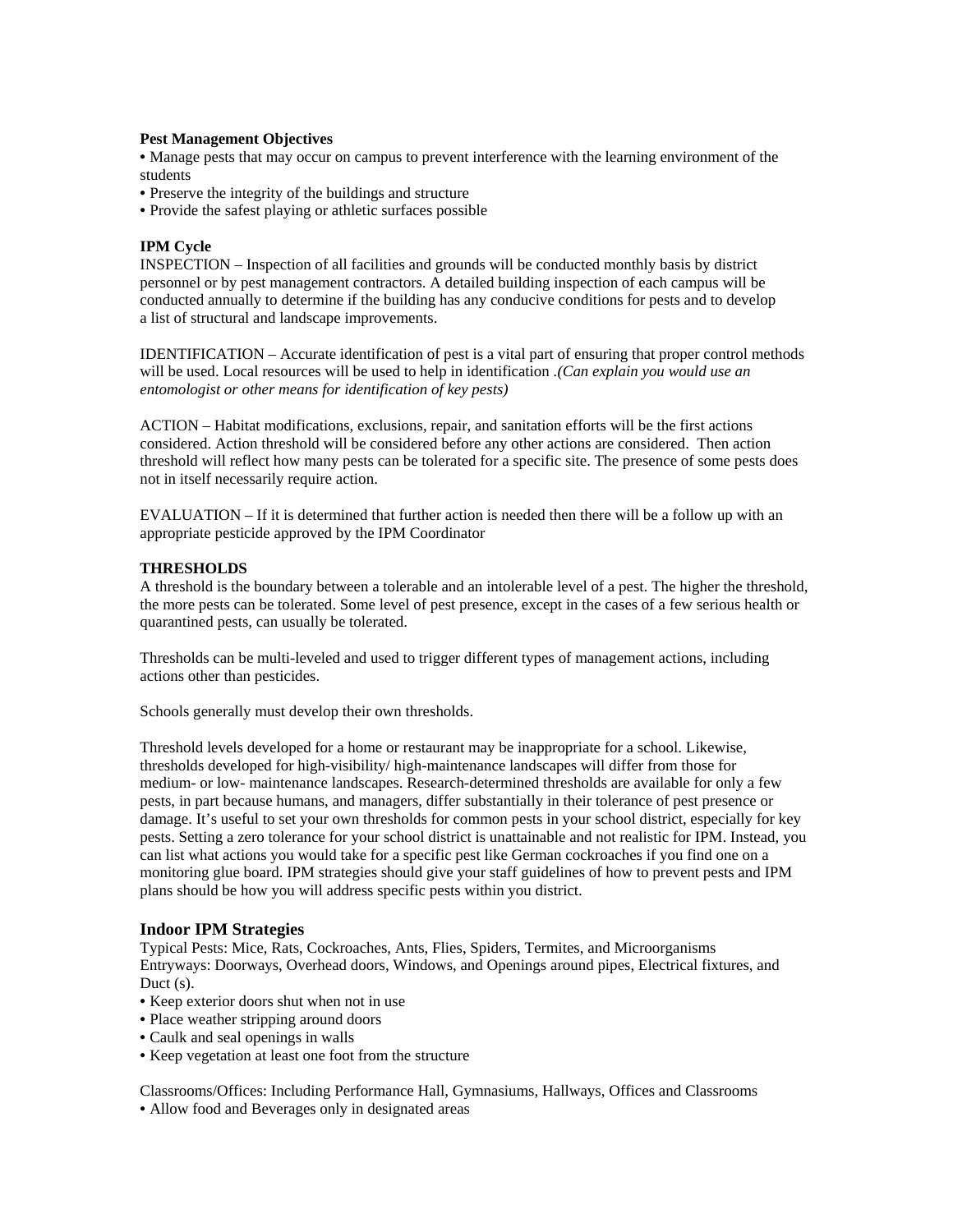- Keep indoor plants healthy
- Keep areas dry as possible by removing standing water and water damaged and wet materials
- In the all class rooms store animal foods in sealed containers and regularly clean cages
- In all areas remove dust and debris
- Routinely clean lockers and desks
- Frequently vacuum carpeted areas.

Food Preparation and Serving Areas: Dinning Hall, Kitchen, Teacher's Lounge, Vending Machine areas and Food Storage Rooms

- Store food in containers that are inaccessible to pest
- Store waste in containers that are inaccessible to pests
- Remove all waste at the end of each day
- Place screens on vents, windows and floor drains.
- Remove all food debris including crumbs
- Fix dripping faucets and other water leaks
- Promptly clean food preparation equipment after use
- Caulk or paint to seal cracks and crevices

Rooms with Extensive Plumbing: Bathrooms, rooms with sink, locker rooms and crew spaces.

- Promptly repair leaks and correct other plumbing problems
- Routinely clean floor drains, strainers and grates
- Keep areas dry
- Store paper products or cardboard boxes away from moist areas and direct contact with the floors

Maintenance Areas: Mechanical rooms, Janitorial rooms, etc.

- Allow eating only in designated eating rooms
- Clean trash cans regularly
- Use plastic liners in trashcans
- Keep areas clean and dry as possible

• Store paper products or cardboard boxes away from moist areas and direct contact with the floors and walls.

# **Outdoor IPM Strategies**

Typical Pest: Mice and Rats. Turf Pest such as board-leaf and grassy weeds. Insects such as beetle grubs or sod webworms and turf disease.

Ornamental pest such as plant diseases, insects such as trips, aphids, Japanese beetles and bagworms.

Parking Lots, Loading Docks, Refuse Dumpsters

- Regularly clean trash containers and gutters
- Regularly remove all waste and paper debris
- Secure lids on trash containers
- Repair cracks in pavement and sidewalks
- Provide adequate drainage

Turf: Lawns, Athletic Fields and Playgrounds

- Select turf types best adapted for the area
- Adjust mowing height to grass type
- Vary mowing patterns to reduce soil compaction
- Do not over or under water turf water in the "A.M."
- Provide good drainage
- Periodically inspect turf for evidence of pest or diseases
- Have soil analyzed to determine fertilizer requirements
- Time fertilizer applications on an appropriate time
- Aerate soil periodically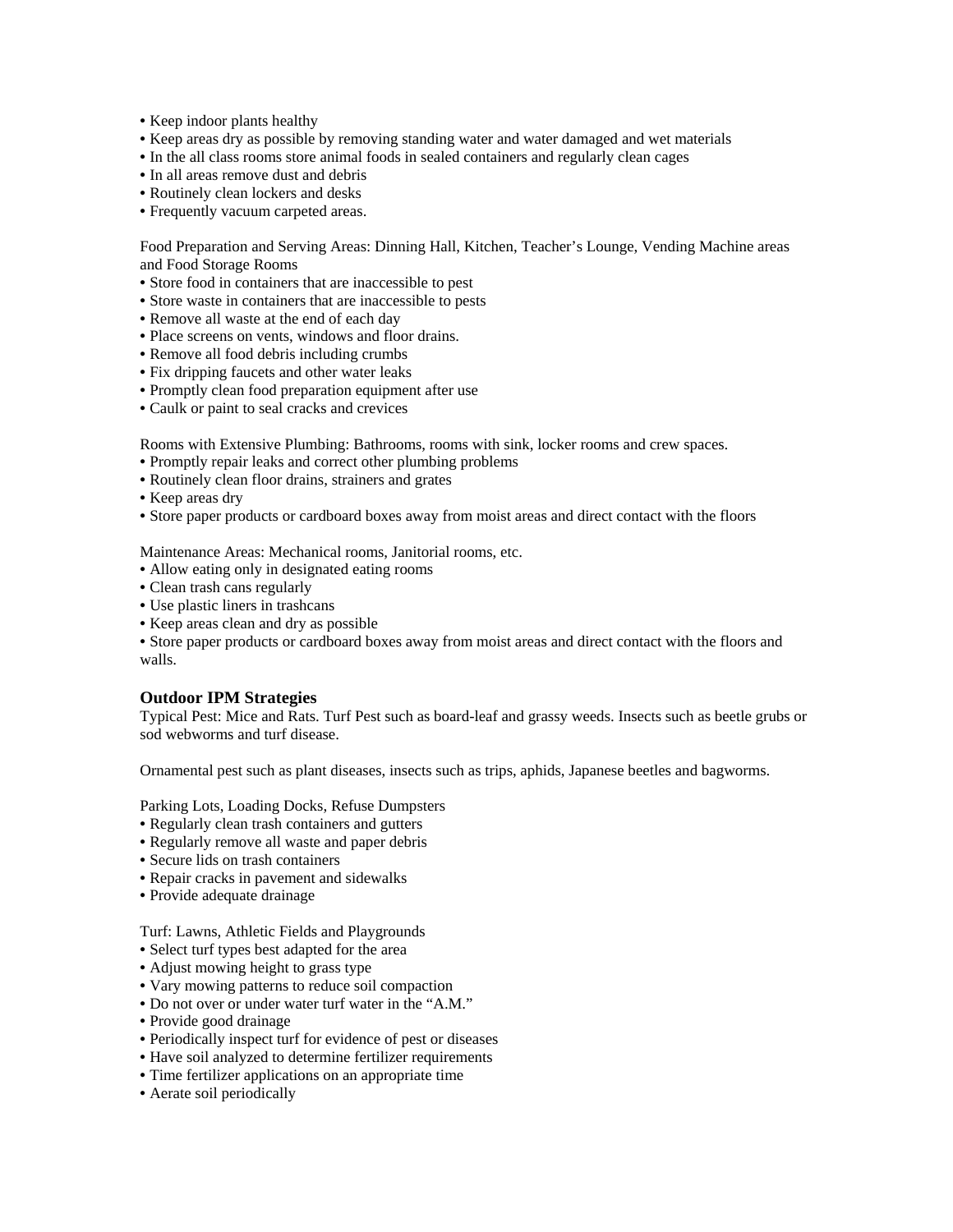# Ornamental Shrubs and Trees

- Apply fertilizer to annual and perennials during active growing season
- Apply fertilizer to trees and shrubs early in the growth season or during the dormant season
- Prune branches to improve plants and prevent access by pest to structures
- Periodically inspect plants for evidence of pest or disease
- Remove susceptible plants if a plant disease recurs and requires too many resources to keep healthy
- Select replacement plants from among the disease resistant types

# Pesticide/Herbicide Applications

The IPM coordinator must approve applications

- An appropriate application uses the least toxic and most effective pesticide or herbicide
- Applications should be applied by qualified applicators

• Applications will be applied when occupant are not expected to be present for at least 12 hours. A sign will be posted 48 hours before the application.

- Applications will be applied according to label directions
- Proper protective clothing or equipment will be used when applying chemicals.
- Areas will be properly vented after application

# Storing Pesticides

• Pesticide and herbicides will be stored off site or in buildings that are locked and inaccessible to all undesignated personnel.

The storage area will have adequate ventilation.

- Pesticide and herbicides will be stored in separate locations.
- Storage facilities will be such that the risk of flooding and contaminating the environment will be minimal.
- The storage area will be free of ignition sources
- All pesticide and herbicides will be stored in their original containers with secure lids.

• If pesticide and herbicides are stored in occupied buildings precautions will be taken to ensure that the air in the storage space has no chance of mixing with the air in the central ventilation system. Containers will be inspected routinely for leaks.

#### Posting and Notification

State law requires schools to notify students and staff of impending pesticide applications 48 hours in advance. Notices will be posted in the areas to be treated. (Please consult state regulations for current posting notifications.)

Evaluation and Recordkeeping

• Recordkeeping allows the IPM Coordinator to evaluate the IPM Program.

• A pest management log will be maintained for the district and kept in the office of the IPM Coordinator. It will include pesticide use records that meet the requirements of the Texas Department of Agriculture.

• Copies of the Integrated Pest Management Plan will be kept in the Superintendent's Office and the IPM Coordinator's Office.

• A copy of the EPA-registered label and the current MSDS for each pesticide and herbicide product used on school property.

• The Following forms will be filled in the IPM Coordinator's Office.

- Approval for Yellow and Red List Products
- Emergency Treatment Request
- Registration Notification Documentation
- Pest Management Log
- Incidental Use Letters
- Documentation of Training

• An IPM facility inspection document will be completed on each school campus at least every other

- year or more frequently based on campus age and pest problems.
- Request/Complaints relating to pest problems

• Contracts and records dealing with professional pest control services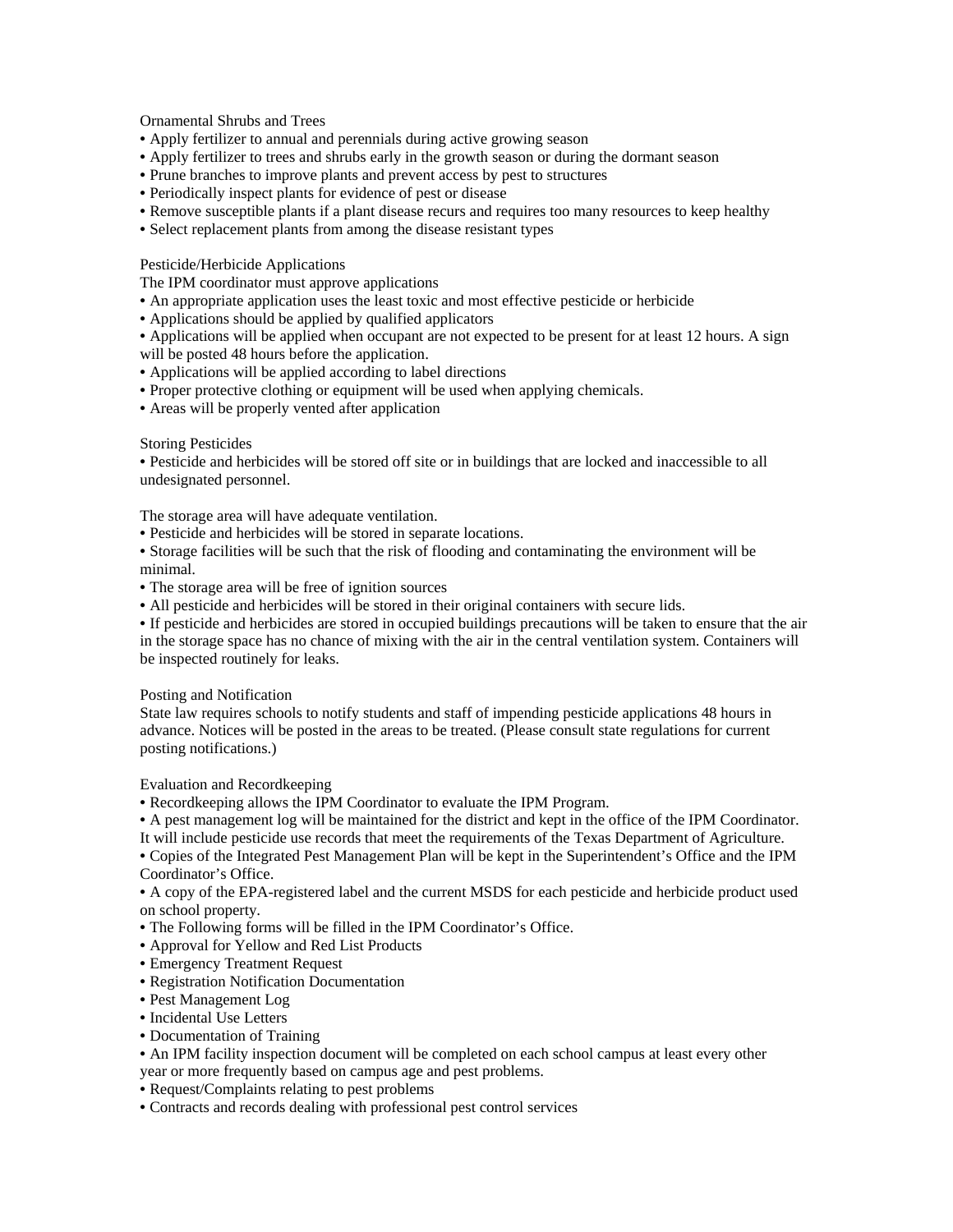#### **IPM Plans for common pest problems**

This section needs to be as specific as possible. Sample IPM plans have been developed and are found within this document. Pick the most common pests your district has experienced for the last two to three years. Develop action steps for how you would react to that particular pest problem indoors and outdoors. These action steps can help you educate your staff, teachers, and administrators about these common pests and how they can assist in the prevention of reoccurring problems

# **Pest Control Practices for Food Establishments**

A formalized preventive pest control program should be maintained in the retail food establishment or food processing plant by in-house or contracted services. The food establishment should maintain written procedures outlining the requirements of the program to reduce the potential for product contamination from pest activity or the use of materials and/or procedures designed to control pest activity. Pest control activities should be conducted in total compliance with the regulatory requirements of the agency controlling such procedures. In addition, specific programs and procedures should include as a minimum:

1. Pesticide applications made within and/or around the exterior of the retail food establishment **shall** be undertaken by a licensed pest control contractor or properly licensed or trained in-house employee, where such licensing provisions are required by government codes. In the absence of such regulatory requirements, applicators **shall** demonstrate they have received proper training in the proper and safe use of pest control materials by attendance at a recognized seminar or have documented training and be under the supervision of a licensed applicator, where required by government codes. Pesticides designated for "Restricted Use" **shall** only be used by trained, licensed pest control applicators, where a license is required by government codes.

2. The retail food establishment serviced by in-house personnel (licensed or trained pesticide applicator or applicators) **shall**:

a. Maintain a file of sample labels and Material Safety Data Sheets (MSDS) information for each pesticide used and **shall** maintain pesticide usage records as well as records on maintenance of the safety and protective equipment used.

b. Maintain and enforce written procedures for the application of all pesticides.

c. Maintain accurate records of application of pesticides as outlined in section 3.d. below.

3. Retail food establishments serviced by a contracted licensed pest control company **shall** maintain the following:

A contract describing the specific services to be rendered, including materials to be used, methods, precautions, and Material Safety Data Sheets (MSDS) required by government regulations. Sample labels for all pesticides used. Sample labels **shall** be kept on file for the time specified by regulatory codes.

Accurate and complete service records describing current levels of pest activity and recommendations for additional efforts needed to correct conditions allowing a potential for pest activity.

Accurate documentation of all pesticide applications, including rodenticides made in or around the facility. Documentation **shall** be maintained in accordance with government regulations and must document, at a minimum:

- Materials applied
- Target organism
- Amount applied
- Specific area where pesticide was applied
- Method of application
- Rate of application or dosage
- Date and time treated
- Applicator's signature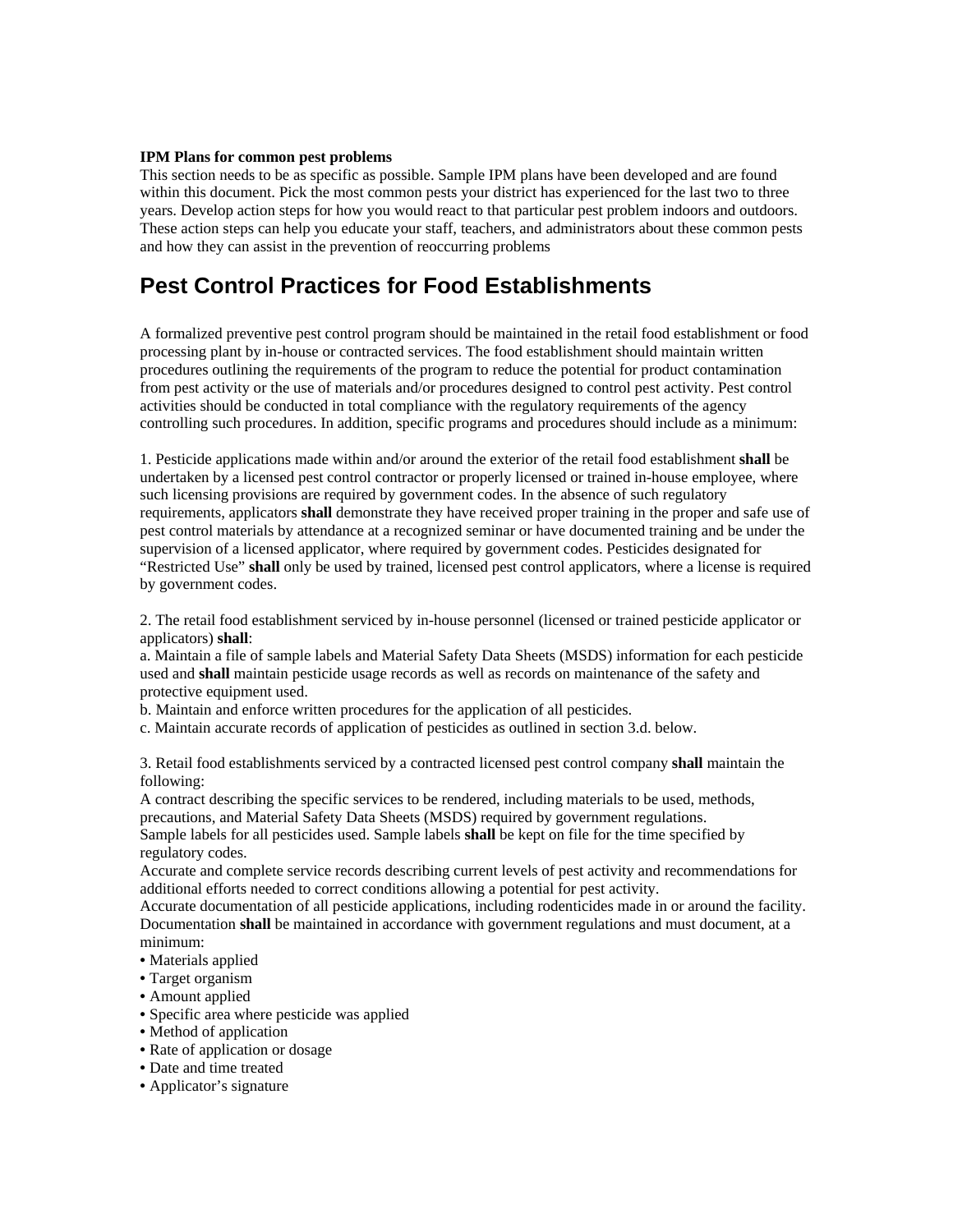A copy of the current liability insurance and evidence of a current applicator's license, where a license is required. All retail food establishments **shall** establish effective preventive programs for the elimination of pest activity. The effectiveness of the programs **shall** be measured by the lack of observation of pest activity and evidence. Specific procedures include but are not limited to:

1. If necessary, outside bait stations for the control of rats and mice. Bait stations **shall** meet tamper resistance standards and be properly positioned, anchored in place, locked, and properly labeled in compliance with regulatory requirements. The bait stations **shall** be installed around the exterior perimeter of the retail food establishment at 50-100 foot intervals, where allowed by local ordinance. Properly maintained mechanical rodent control devices may also be used, where allowed by government regulations.

Lids to the bait stations **shall** be locked with devices supplied by or recommended by the manufacturer. The use of reusable plastic ties or other easily cut or tampered with materials **shall not** be used. Baits used **shall** be rodenticide or monitoring (nontoxic) feeding blocks meeting relevant legislation or the appropriate regulatory agency. Service conducted on the monitoring devices **shall** be in line with levels of rodent activity in the stations. However, all stations **shall** be inspected and serviced no less than once per month. Each service and the results of the service **shall** be documented for each station or device and maintained on file.

Internal measures **shall** comply with government regulations. Unless prohibited by regulatory requirements, internal control programs **shall** consist of the use of mechanical traps, extended trigger traps, or glue boards, but **shall not** include feeding stations of any kind.

Internal devices used for routine monitoring purposes should be positioned at 20-40 foot intervals along exterior perimeter walls. In any area where there is a potential for rodent activity, such as raw material storage areas within a facility, rodent control devices should be installed along interior walls. The contractor or retail food establishment personnel **shall** inspect and clean the devices at least once a week.

2. Maps or schematics showing the locations of the rodent control devices **shall** be maintained and kept current.

3. A record of the service and cleaning of each rodent control device **shall** be maintained in each pestmonitoring device. The service documentation **shall** include the findings from the device inspections.

4. Rodent burrows, rodent runs, and any conditions attracting rodents or other pests both inside and outside the retail food establishment **shall** be eliminated.

5. Electric flying insect monitors should be used as needed to identify flying insect entry into the facility. Units **shall** be installed so insects are not attracted from outside the retail food establishment. Units **shall not** be placed within 10 feet of exposed product in a preparation or storage area. All units should be listed on the Master Cleaning Schedule for cleanout on a weekly schedule during peak insect season. These should be cleaned monthly during off-peak season. Installation and use **shall** follow all local regulations.

6. Birds **shall** be controlled by exclusion: netting, screening, mechanical traps or avicides, if legal and practical. The use of avicides **shall not be** permitted inside the retail food establishment.

7. All pesticide containers and application equipment **shall** be properly labeled to identify the contents. Insecticides or herbicides each require separate equipment for application. All equipment used for pesticide application **shall** be properly maintained in serviceable condition.

8. Pesticides stored in a retail food establishment **shall** be stored in a locked enclosure, preferably in an outside building away from preparation areas. Easily understandable labeling warning of the contents and limiting access **shall** be posted on the exterior entrances to this enclosure. The storage enclosure **shall** be adequate in size and construction and well ventilated. The enclosure **shall** contain the necessary materials to control spills or leakage and to avoid injury to personnel.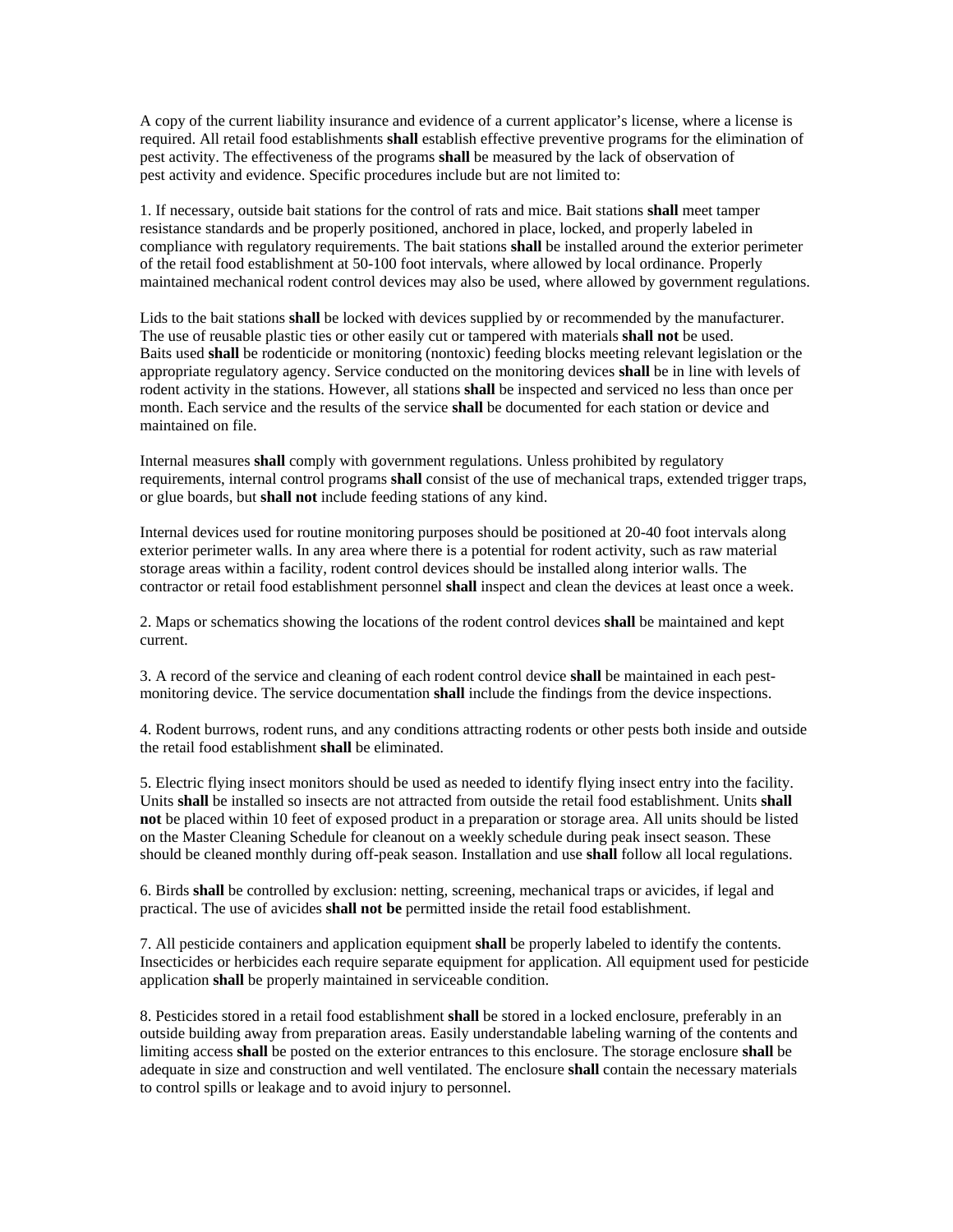9. Disposal of pesticides, pesticide containers, and pesticide residues **shall** be done in a manner that meets all regulatory guidelines and must be consistent with the instructions included on the label for the material.

10. Pest monitoring devices and appropriate integrated pest management strategies should be properly used to provide ongoing monitoring for pest activity and to design an effective control program to eliminate pests and the potential pest activity.